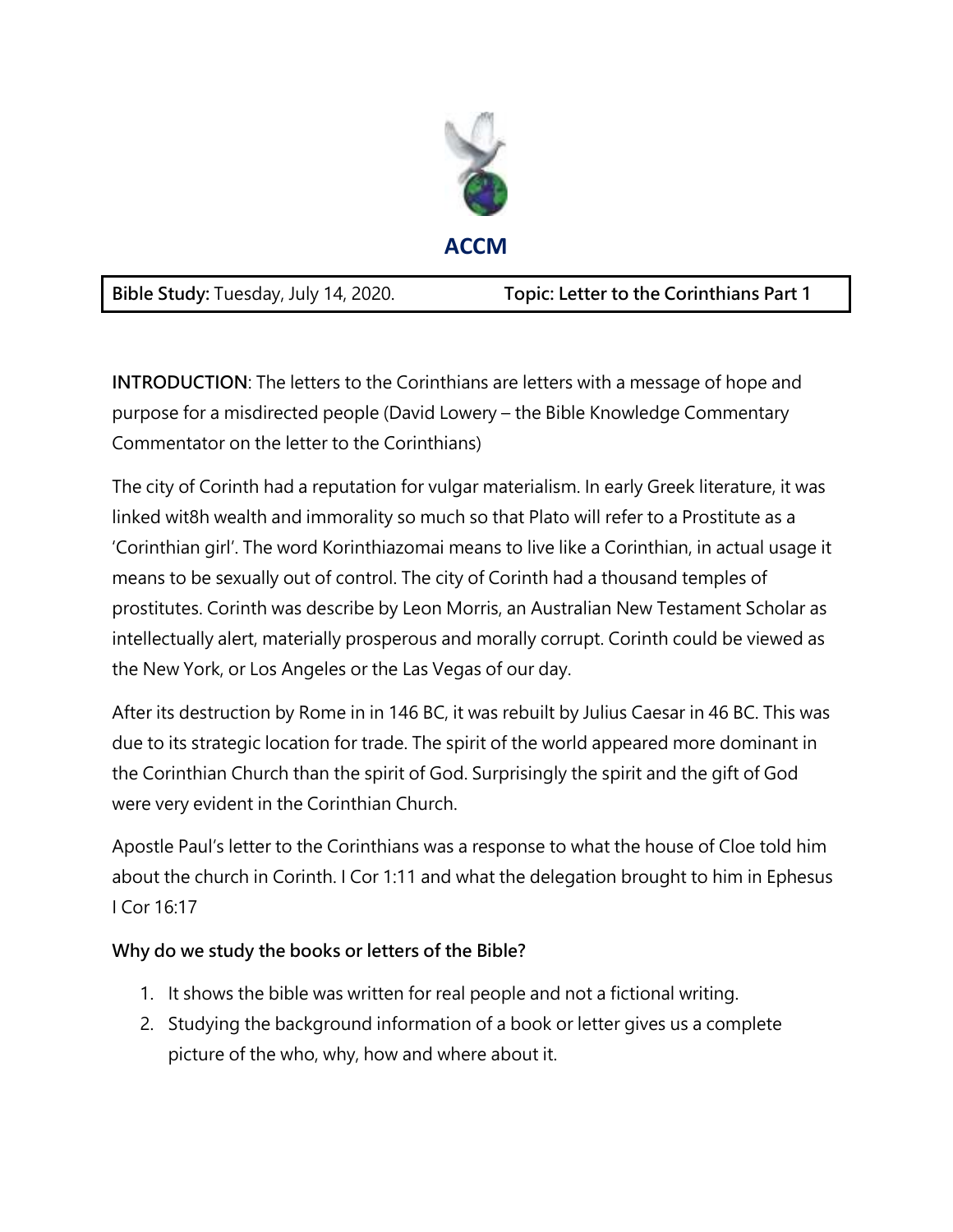- 3. As we compare their lives then with ours now, we are able to avoid their mistakes and perhaps abide by their good ethics.
- 4. It helps us to understand the scenario and culture wherein some of the things were written so as not to take the scripture out of context.

**Do you realize that you are writing your own letter? I Cor 3:2.** 

## **I Corinthians 1**

The first two verses are to the addressee while the next verse is the greeting. Let us take note of how Paul addressed himself here. He must have done this because some people were querying his calling. In fact that is one of the reasons that Corinthians was written. **I Cor 9:1-2**. One thing of importance here is that the Apostle focused on the fact that he was called and called by Jesus Christ. Every minister needs to ask themselves this question from time to time.

This letter was not addressed to non-believers. It was addressed to the sanctified and called to be saints.

The body of chapter one can be broken into two parts

Part 1

The first portion is what the Lord did for them and the fact that they did not come short in any spiritual gifts. We must note that the Corinthian church was rich in spiritual gifts. Finally Paul let them know that the Lord will confirm them and keep them blameless till the end.

## Part 2

Apostle Paul used the word I plead with you in the second part. He is pleading with them because he identified a major problem.

What is this problem and note the word used by Paul that he was talking to Brethren not enemies? Verse 10

Why will the people so described in verses 4-7 fall into the problems in verse 11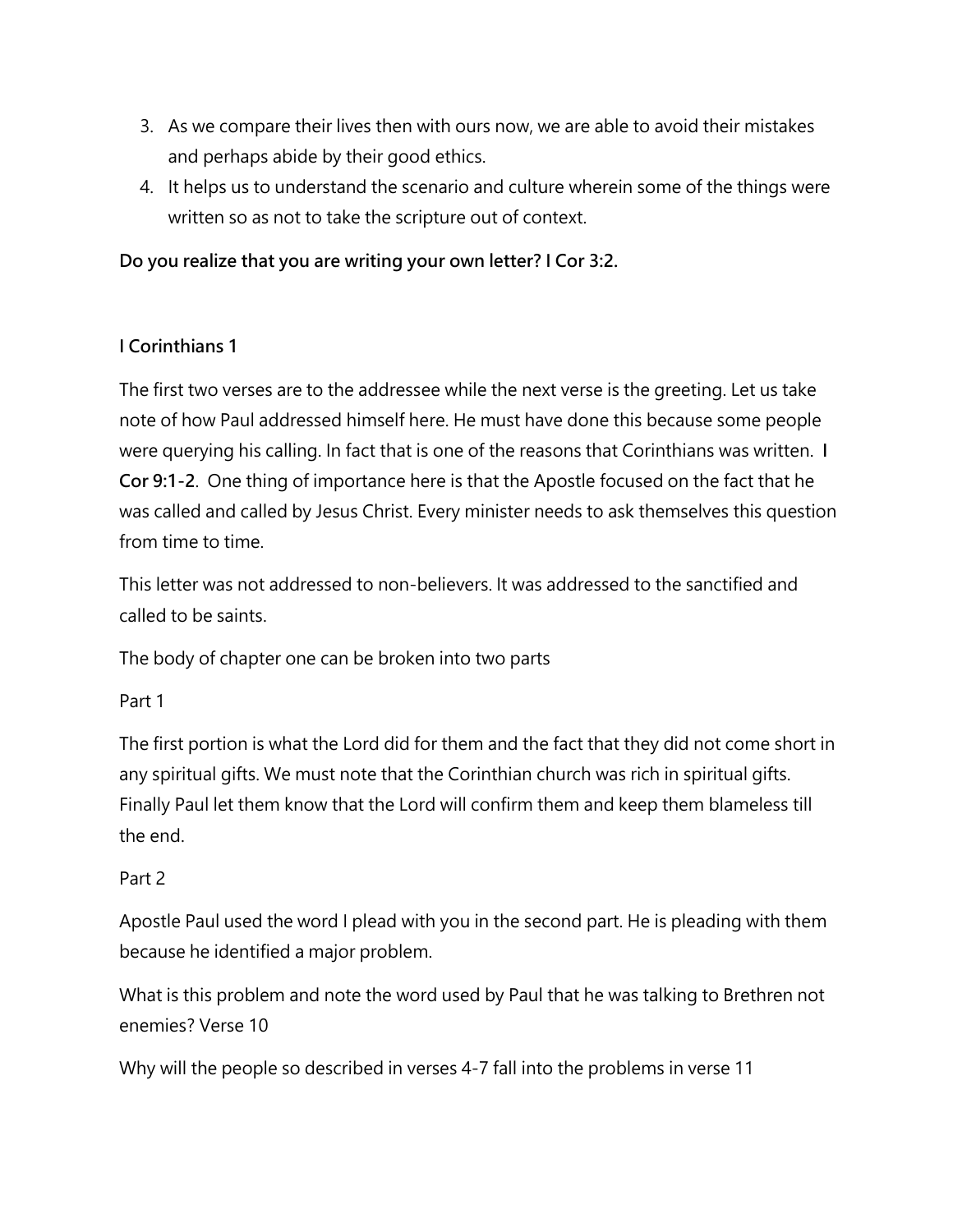Why did it become necessary to plead with them concerning unity?

## **Psalm 133**

- 1. It is good and pleasant
- 2. In unity whatever is happening touches everyone
- 3. Disunity leads to loss of focus.
- 4. Fellowship cannot be truly enjoyed when there is disunity
- 1. Disunity brings division
- 2. What brings division in the church I Cor 3:3
	- a) Envy
	- b) Strife
	- c) Pride
	- d) Class
	- e) Politics
	- f) Insecurity
	- g) Gossip
	- h) Ignorance of the ownership of the church 1:2

I want us to note the way Paul reported this matter. Verse 11. He reported the person that told him. Some leaders may not have mentioned the name of the person who told him. That then becomes another reason for further division.

What may have been responsible for the division amongst the Corinthians? Taking sides with leaders. 1:12-13.

How do we take sides with ministers and pastors in today's church?

What is the solution to the type of division highlighted by Apostle Paul? 2:18-25

**I 18-31**. Another cause for argument was the message of the cross as perceived from a human wisdom. Note that in Paul's argument he used to those who are called. **1:24**. You cannot understand the scriptures using unsanctified common sense. **Rom 12:2.** This type of life will ultimately destroy the person **Luke 9:24-25**